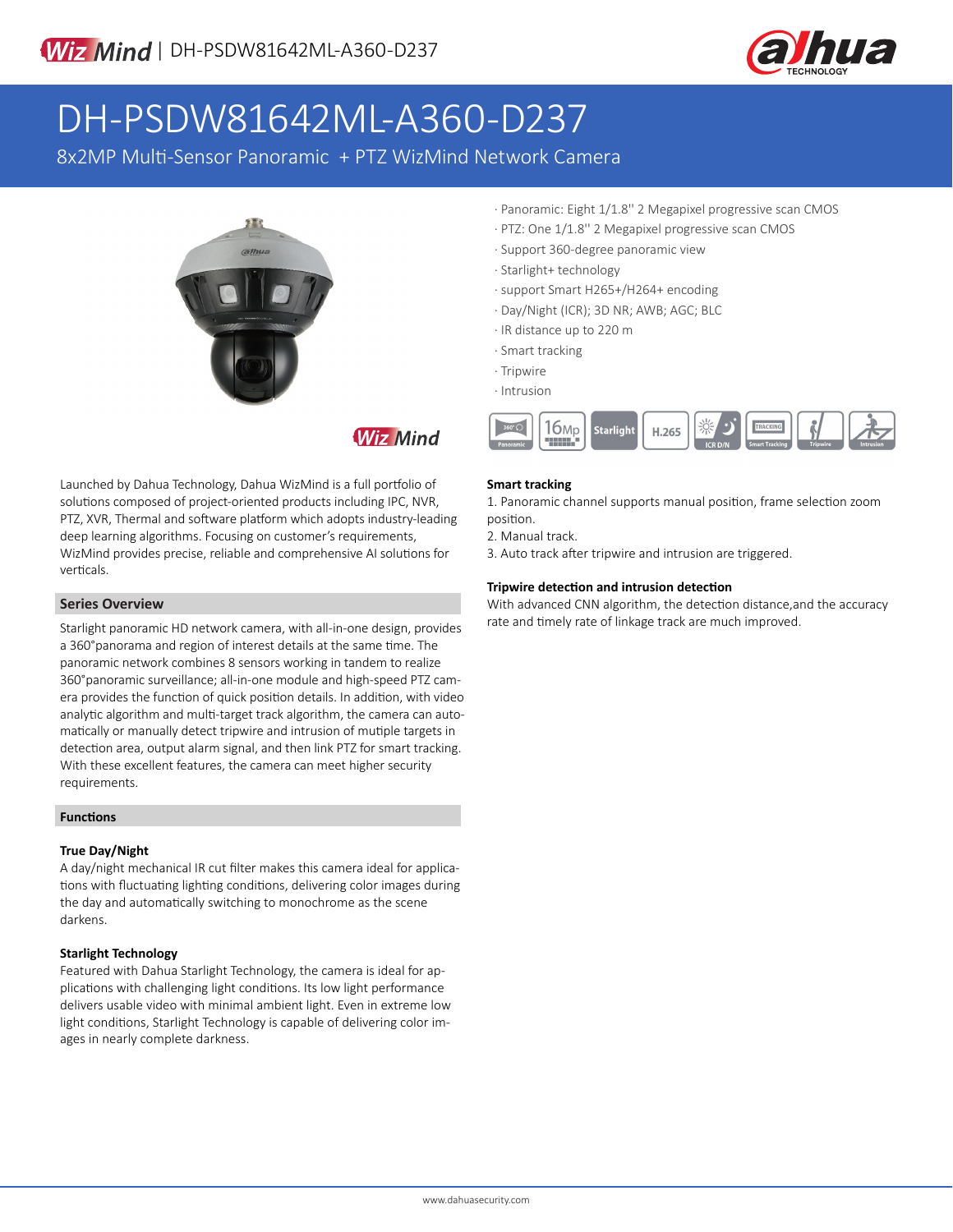# Wiz Mind | DH-PSDW81642ML-A360-D237

### **Technical Specification**

#### Camera

| Camera                   |                                |                                                                                                                                                                         |                        |                                         |                              |
|--------------------------|--------------------------------|-------------------------------------------------------------------------------------------------------------------------------------------------------------------------|------------------------|-----------------------------------------|------------------------------|
| Image Sensor             |                                | Panoramic network camera: 1/1.8"CMOS<br>PTZ camera: 1/1.8"CMOS                                                                                                          |                        |                                         |                              |
| Max. resolution          |                                | Panoramic network camera: 8192×1800<br>PTZ camera: 1920× 1080                                                                                                           |                        |                                         |                              |
| Scanning System          |                                | Progressive                                                                                                                                                             |                        |                                         |                              |
| Electronic Shutter Speed |                                | Panoramic network camera: 1/3 s-1/100000 s, manual or<br>auto adiust<br>PTZ Camera: 1/1 s-1/300000 s, manual or auto adjust                                             |                        |                                         |                              |
| Min. Illumination        |                                | Panoramic network camera:<br>0.001Lux(colour);0.0001Lux(black);<br>PTZ camera:<br>0.001Lux(colour);0.0001Lux(black);0Lux(IR on)                                         |                        |                                         |                              |
| S/N Ratio                |                                | Panoramic network camera:51db<br>PTZ camera:51.5db                                                                                                                      |                        |                                         |                              |
| <b>IR Distance</b>       |                                | Panoramic network camera: -<br>PTZ camera: ≥ 220 m (721.78t) (IR on)                                                                                                    |                        |                                         |                              |
| IR On/Off Control        |                                | Auto/Manual                                                                                                                                                             |                        |                                         |                              |
| IR LEDs Number           |                                | Panoramic network camera: -<br>PTZ camera: 7                                                                                                                            |                        |                                         |                              |
| Lens                     |                                |                                                                                                                                                                         |                        |                                         |                              |
| Lens Type                |                                | Panoramic network camera:Fixed-focal<br>PTZ camera: Motorized vari-focal                                                                                                |                        |                                         |                              |
| Mount Type               |                                | Panoramic network camera: M16<br>PTZ camera: Core interface                                                                                                             |                        |                                         |                              |
| Focal Length             |                                | Panoramic network camera 2.8 mm<br>PTZ camera: 5.62mm~208mm, 37x optical zoom                                                                                           |                        |                                         |                              |
| Max. Aperture            |                                | Panoramic network camera: F1.6<br>PTZ camera: F1.4                                                                                                                      |                        |                                         |                              |
| Field of View            |                                | Panoramic network camera: Horizontal: 360° Vertical:<br>80°~85°<br>PTZ camera: Horizontal:<br>Horizontal: 2.61°~59.61°<br>Vertical: 1.48°~34.92°<br>Diagonal: 3°~66.96° |                        |                                         |                              |
| Iris Type                |                                | Panoramic network camera: Fixed aperture<br>PTZ camera: Auto                                                                                                            |                        |                                         |                              |
| Close Focus Distance     |                                | Panoramic network camera: 0.2m(0.66ft)<br>PTZ camera:0.1m~1m(0.33ft~3.28ft)                                                                                             |                        |                                         |                              |
|                          |                                | Detect                                                                                                                                                                  | Observe                | Reconize                                | Identify                     |
| <b>DORI</b><br>Distance  | Panoramic<br>network<br>camera | 29.0m<br>(95.14ft)                                                                                                                                                      | 11.6m<br>(38.05ft)     | 5.8 <sub>m</sub><br>$(19.02 \text{ft})$ | 2.9 <sub>m</sub><br>(9.51ft) |
|                          | PTZ camera                     | 1930.7m<br>(6334.31ft)                                                                                                                                                  | 772.27m<br>(2533.69ft) | 386.1m<br>(1266.73)                     | 193.1m<br>(633.53ft)         |

#### Smart Event

֠

| IVS.              | Intrusion, tripwire                                                                                                                                                                                                                             |
|-------------------|-------------------------------------------------------------------------------------------------------------------------------------------------------------------------------------------------------------------------------------------------|
| Video             |                                                                                                                                                                                                                                                 |
| Video Compression | H.265; H.264; H.264H; H.264B; MJPEG                                                                                                                                                                                                             |
| Smart Codec       | Smart $H.264+$<br>Smart $H.265+$                                                                                                                                                                                                                |
| Video Frame Rate  | Panoramic network camera: Main<br>stream(8192×1800@1~30fps),Sub<br>Stream(2048×452@1~30fps),Third<br>Stream(3840×832@`~30fps)<br>PT7 camera:<br>Main stream(1920×1080@1~30fps),Sub<br>Stream(704×480@1~30fps),Third<br>Stream(1280×720@1~30fps) |

| <b>Stream Capability</b>               | 3 Streams                                                                                                                                                                                               |  |  |
|----------------------------------------|---------------------------------------------------------------------------------------------------------------------------------------------------------------------------------------------------------|--|--|
| Resolution                             | Panoramic network camera:<br>8192×1800;7680×1680;5760×1264;4096×900;3840<br>×832;2560×560;2048×452<br>PTZ camera:<br>1920 × 1080; 1280 × 960; 1280 × 720; 704 × 576;<br>704 × 480; 352 × 288; 352 × 240 |  |  |
| <b>Bit Rate Control</b>                | Panoramic network camera: CBR/VBR<br>PTZ camera:CBR/VBR                                                                                                                                                 |  |  |
| Video Bit Rate                         | Panoramic network camera:<br>H.264:112kbps ~37227Kb/S<br>H.265:44kbps ~22546Kb/S<br>PTZ camera:<br>H.264:24kbps ~10752Kb/S<br>H.265:9kbps ~6400Kb/S                                                     |  |  |
| Day/Night                              | Auto (ICR)/Color/B/W                                                                                                                                                                                    |  |  |
| BLC                                    | Yes                                                                                                                                                                                                     |  |  |
| HLC                                    | Yes                                                                                                                                                                                                     |  |  |
| <b>WDR</b>                             | Panoramic network camera:DWDR<br>PTZ camera: WDR (120 dB)                                                                                                                                               |  |  |
| White Balance                          | Panoramic network camera:Auto/Natural/street<br>lamp/outdoor/manual/regional Custom<br>PTZ camera: Auto/indoor/outdoor/tracking/<br>manual/sodium lamp/natural/street lamp                              |  |  |
| Gain Control                           | Auto/Manual                                                                                                                                                                                             |  |  |
| Noise Reduction                        | 3D NR                                                                                                                                                                                                   |  |  |
| <b>Motion Detection</b>                | Disable/Enable                                                                                                                                                                                          |  |  |
| Region of Interest (RoI)               | Yes (4 areas)                                                                                                                                                                                           |  |  |
| Electronic Image<br>stabilization(EIS) | Panoramic network camera: -<br>PTZ camera: Yes                                                                                                                                                          |  |  |
| Smart IR                               | Panoramic network camera: -<br>PTZ camera: Yes (Adjusted by user.)                                                                                                                                      |  |  |
| Defog                                  | Panoramic network camera: -<br>PTZ camera: Yes                                                                                                                                                          |  |  |
| Image Rotation                         | 0°/180°(PTZ camera)                                                                                                                                                                                     |  |  |
| Privacy masking                        | 4 areas(Panoramic network camera);24 areas(PTZ<br>camera)                                                                                                                                               |  |  |
| Audio                                  |                                                                                                                                                                                                         |  |  |
| Audio Compression                      | G.711Mu;G.711A;G.726                                                                                                                                                                                    |  |  |
| Network                                |                                                                                                                                                                                                         |  |  |
| Network                                | RJ-45 (10/100/1000 Base-T)                                                                                                                                                                              |  |  |
| Protocol                               | IPv4;IPv6;HTTP;HTTPS;TCP; UDP;ARP;RTP;<br>RTSP;RTCP; RTMP;SMTP;FTP;SFTP;DHCP;DNS;DDNS;<br>QoS;UPnP;NTP;Multicast;ICMP;IGMP;NFS;SAMBA;P<br>PPoE;802.1x;SNMP                                              |  |  |
| Interoperability                       | ONVIF (Profile S/Profile G); CGI; Milestone;Genetec                                                                                                                                                     |  |  |
| User/Host                              | 20 (Total bandwidth: 1000 M)                                                                                                                                                                            |  |  |
| Edge Storage                           | FTP;SFTP; Micro SD card (support max. 256 G);<br>Dahua Cloud; NAS                                                                                                                                       |  |  |
| Browser                                | Chrome 42<br>Firefox 52<br>IE7;IE8;IE9;IE11                                                                                                                                                             |  |  |
| Management Software                    | EVS5XX,EVS7XX,NVR5X-I,NVR4X-4KS2,M70,IVSS7X<br>,DSS Pro&DSS express                                                                                                                                     |  |  |